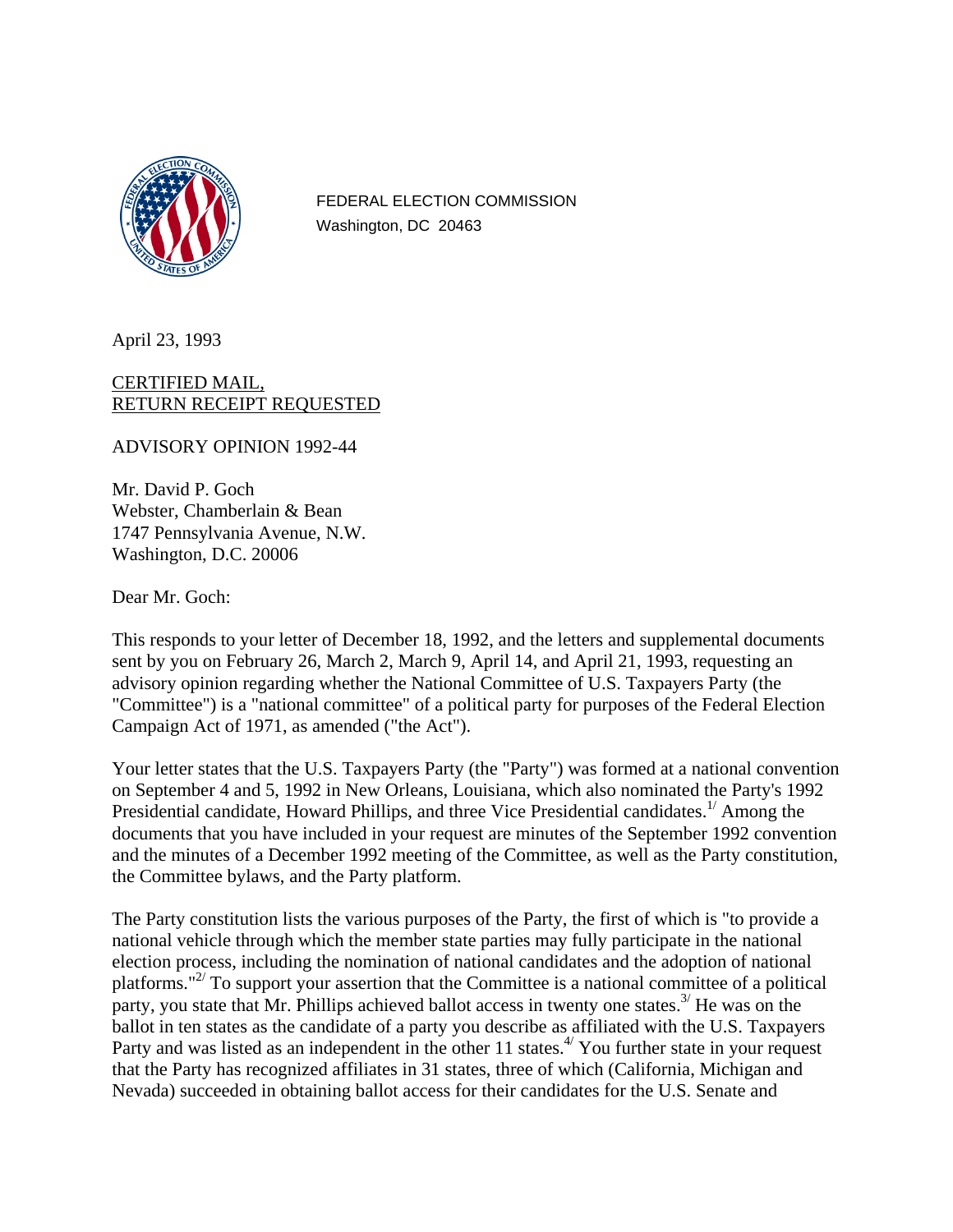Congress.<sup>5/</sup> You also state that the Party has established a national party headquarters located in Vienna, Virginia, and intends to promote its principles and candidates through the appointment by the Party of "a national media coordinator" who will "propose and implement a national strategic plan regarding media." The coordinator would also encourage the Party's state affiliates to take similar steps.

The term "national committee" is defined by the Act as "the organization which, by virtue of the bylaws of a political party, is responsible for the day-to-day operation of such political party at the national level, as determined by the Commission." 2 U.S.C. 431(14). See also 11 CFR 100.13. The term "political party" is defined by the Act as "an association, committee, or organization which nominates a candidate for election to any Federal office whose name appears on the election ballot as the candidate of such association, committee, or organization." 2 U.S.C. 431(16).

Therefore, to determine whether the Committee is eligible for national committee status, the Commission must first determine whether the Party qualifies as a "political party" under the Act. You have provided documentation consisting of correspondence from state authorities verifying that the Party's Presidential and Vice Presidential candidates achieved ballot access in several states under the designation of parties that you state are affiliated with the U.S. Taxpayers Party. Secondary information (publicly available) confirms that the Party's Presidential candidate achieved ballot status as the candidate of several parties apparently identified with the U.S. Taxpayers Party. On this basis, the Commission concludes that the U.S. Taxpayers Party would be a political party for purposes of the Act. See Advisory Opinions 1992-30, 1988-45, 1980-121, 1980-96 and 1980-3.

The Commission has applied a number of criteria to determine whether a political party or its committees have demonstrated sufficient activity on a national level to attain national committee status. A committee demonstrates that it is a national committee of a political party by the nomination of candidates for various Federal offices in numerous states; by engaging in certain activities on an ongoing basis (rather than with respect to a particular election) such as supporting voter registration and get-out-the-vote drives; and by publicizing issues of importance to the party and its adherents throughout the nation. Other indicia include the holding of a national convention, the establishment of a national office and the establishment of state affiliates. See Advisory Opinions 1992-30, 1988-45, 1980-131, 1980-121, 1980-96, 1980-3, 1978-58, 1976-96 and 1975-129.

A committee or political party will not qualify for national committee status if its activity is focused solely on the Presidential and Vice Presidential election (Advisory Opinions 1980-131 and 1978-58), or if it is limited to one state (Advisory Opinion 1976-95), or if it currently has only a limited number of Federal candidates on state ballots (Advisory Opinion 1988-45).

An examination of the documents and information you have submitted indicates that while the Party has engaged in some form of party building activity, this activity is not sufficiently national at this time. The Commission notes that while the Party has held a national convention and has established a party headquarters, your request acknowledges that the Party's efforts as a newly formed organization has been focused on ballot access for its candidates.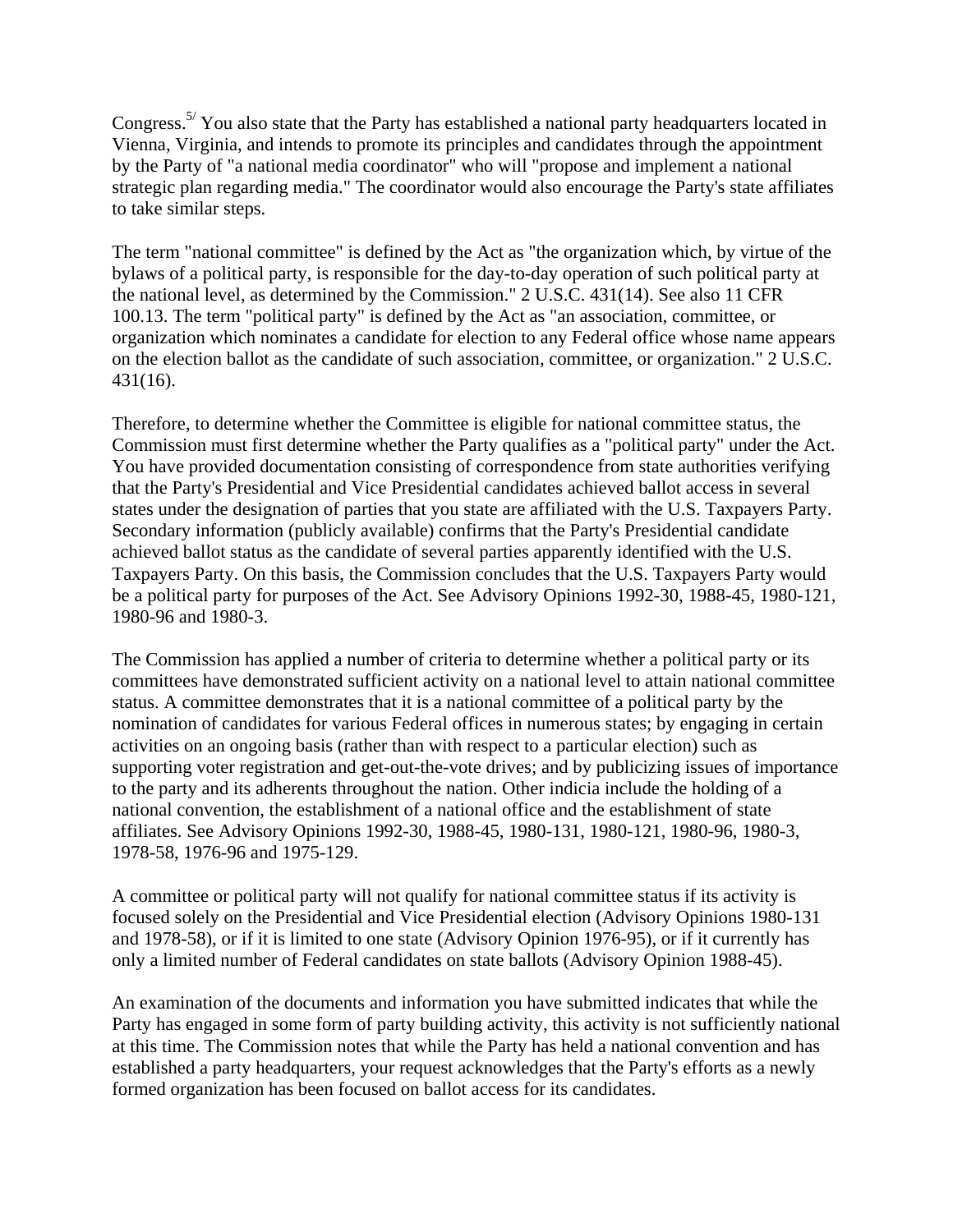As a result, it is only recently by April, 1993, that the Party has been able to publicize its positions by issuing press releases, by preparing a book detailing its philosophy and policy positions and by issuing the first issue of its Party newsletter.<sup>6</sup> Further, you acknowledge that the Party's get-out the vote and registration drives are nascent and still in a planning stage.<sup>7/</sup> The Commission notes the still formative nature of your endeavors is mirrored by the financial status of the Committee itself. The minutes for the December meeting of the Committee, reflect a comment made by Mr. Phillips: "[t]he National Committee of the U.S. Taxpayers Party had not done anything yet financially. It has no bank account or procedures for disbursing or raising money."<sup>8/</sup> These circumstances together indicate that the U.S. Taxpayers Party is not yet fully engaging in activity on a national level.

An important element in determining an organization's national committee status is the degree to which successful ballot access efforts extend beyond the Presidential and Vice Presidential level to other Federal races as well. See Advisory Opinions 1992-30 and 1988-45. While several state party affiliates have qualified as political committees, Party efforts regarding ballot access indicate the limited success of the Party's efforts. For example, in the 1992 general election, the U.S. Taxpayers Party had achieved ballot access in only three states for candidates seeking election to the U.S. Congress or Senate.<sup>9/</sup> These consisted of nine candidates in California, Michigan and Nevada.<sup>107</sup> Considering all these factors together, the Commission concludes that the U.S. Taxpayers Party, at this time, has not manifested sufficient national activity for its national committee to qualify as the national committee of a political party under the Act. The Commission's determination does not preclude the attainment by the Committee of national committee status at a future date subsequent to another advisory opinion request.

This conclusion means that the Committee and the Party may not accept contributions for its Federal account in amounts greater than \$5,000 per year, per donor. See 2 U.S.C.  $441a(a)(1)(C)$ ,  $441a(a)(2)(C)$ . Furthermore, the Committee and the Party may not make expenditures pursuant to 2 U.S.C. 441a(d). Since no specific transaction or activity relating to Chapters 95 or 96 of the Internal Revenue Code of 1954 was presented, this opinion does not reach any issues as to the eligibility of the U.S. Taxpayers Party's Presidential candidate(s) to receive Federal matching funds under 26 U.S.C. 9031-9042 for use in the primary elections, nor as to entitlement to general election funding under 26 U.S.C. 9001-9012. Similarly, this opinion does not reach the issue of entitlement of the U.S. Taxpayers Party to receive convention financing under 26 U.S.C. 9008.

This response constitutes an advisory opinion concerning the application of the Act, or regulations prescribed by the Commission, to the specific transaction or activity set forth in your request. See 2 U.S.C. 437f.

Sincerely,

(signed)

Scott E. Thomas Chairman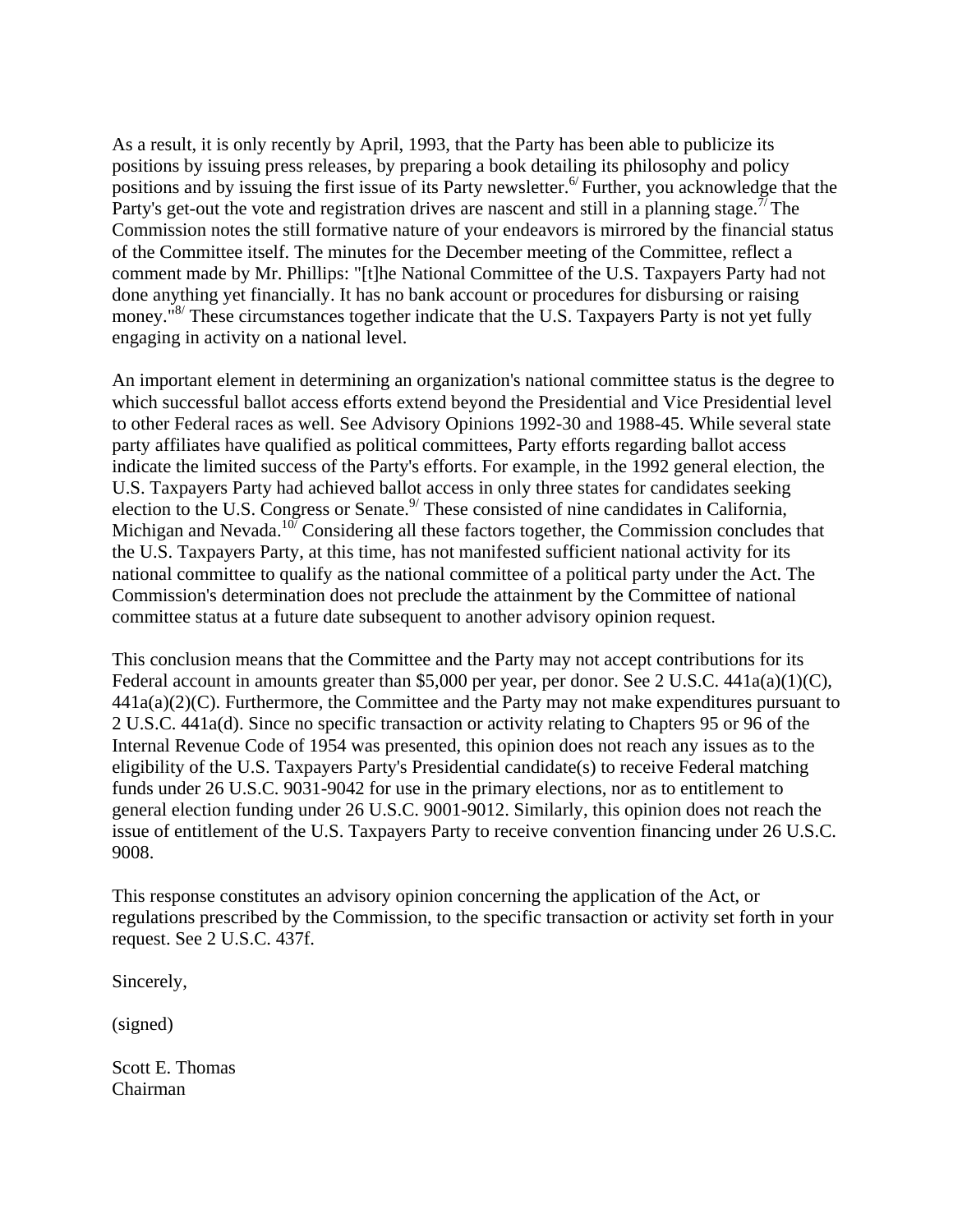Enclosures (AOs 1992-30, 1988-45, 1980-131, 1980-121, 1980-96, 1980-3, 1978-58, 1976-112, 1976-95 and 1975-129)

## ENDNOTES

1/ Robert Tisch was nominated as the Party's Vice Presidential candidate for the state of Michigan. Steven Graves was nominated as the Party's Vice Presidential candidate for the states of Louisiana and Wyoming. The candidate who was nominated to serve as the Party's Vice Presidential candidate in the remaining states was Albion W. Knight.

2/ The other purposes of the Taxpayers Party include promoting the election of Party nominated Presidential and Vice Presidential candidates, assisting member state parties in organizational efforts and promoting allegiance to the principles and objectives of the Declaration of Independence, the U.S. Constitution, and the Bill of Rights "as conceived and set forth by our Founding Fathers in their establishment of our Republic."

3/ According to information collected from public sources, Mr. Phillips received .04% of the vote in the 1992 election.

4/ Of the ten states in which you identify Mr. Phillips as achieving ballot access under a party designation, the Commission notes that five of these parties bear party names, such as the Mississippi Taxpayers Party, that easily identify them as related to the U.S. Taxpayers Party. The five remaining parties bear titles that distinguish them in name from the national party. These are the South Carolina American Party, the American Independent Party of California, the Tisch Independent Citizens Party of Michigan, the Independent American Party of Nevada and the Independent Voters Party in Massachusetts.

5/ According to Commission records, five affiliates have registered with the Commission and the state affiliates in California, Washington, and Pennsylvania have reached a level of financial activity that would qualify them as political committees for purposes of the Act.

Your March 2, 1993, submission identifies an additional candidate, Mr. Vince Thornton, as attempting to secure ballot access as a candidate of the Mississippi Taxpayers Party in the 1993 special election for the U.S. House of Representatives in the Second Congressional District of Mississippi. According to information provided by the office of the Secretary of State of Mississippi and your April 14 submission, Mr. Thornton failed to gain a place on the ballot by the March 10 deadline.

6/ Your initial March 2, 1993 submission attempted to substitute in place of national journals or materials the existence of various state party newsletters and publications such as the California Statesman, which is the journal of the American Independent Party of California. The Commission notes that these autonomous state publications seem, by their very nature, to be limited in scope to a single state and do not convey the impression of the type of national and continuous activity central to national committee status under the Act.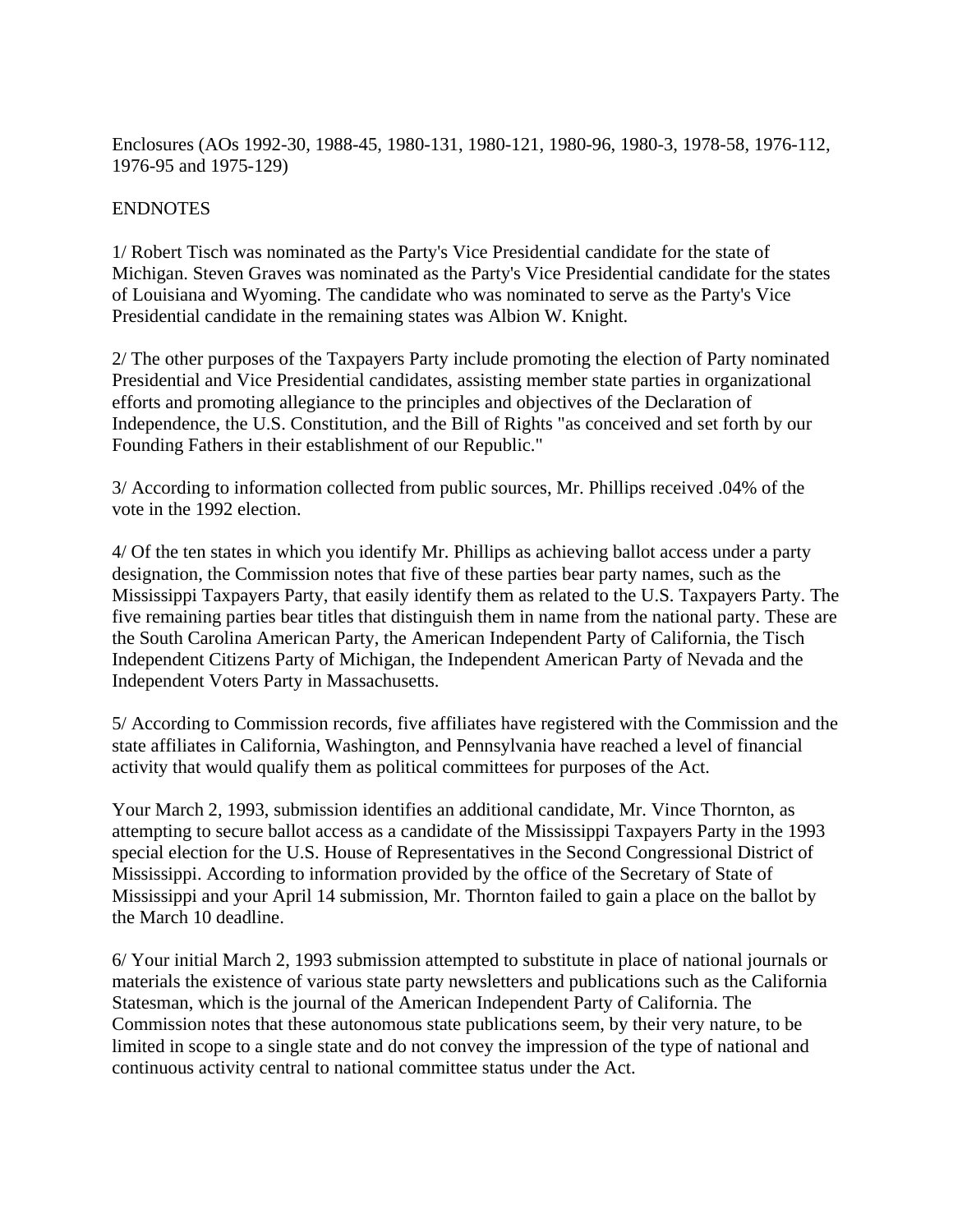7/ The request has detailed various planned activities which, if carried out, would be indicia of national activity by the Party. In Advisory Opinion 1980-3, when considering the national committee status of the Citizen's Party, the Commission considered the planned national activities of that party to conclude that once those activities were completed the Citizens Party could consider itself a national committee of a political party. See Advisory Opinion 1980-3.

However, more recent advisory opinions have based the granting of national committee status on the completion or existence of actual party building activity of national scope or successful ballot access efforts at the time of the request. See Advisory Opinions 1992-30 and 1988-45. Therefore, to the extent that language in Advisory Opinion 1980-3 is inconsistent with the more recent Commission opinions which analyze and grant national committee status on the basis of current or completed party building activity or successful ballot access efforts at the time of the request, Advisory Opinion 1980-3 is hereby superseded.

8/ Contrary to Mr. Phillips' comments, your April 14 submission presents documentation that the Party does have a bank account. Reports filed by the Committee would seem to support at least part of Mr. Phillips' statements in that they indicate that during the 1991-1992 election cycle the Committee raised \$2,313 but made no disbursements. Your April 14 submission states that disbursements have been made since December 1992.

9/ This level of activity is distinguishable from the situation in Advisory Opinion 1992-30, where the Commission granted national committee status to the Natural Law Party. At the time of the request, the Natural Law Party had obtained ballot access for 31 of its candidates for the U.S. Congress or Senate in fourteen states. The U.S. Taxpayers Party's situation would seem closer to that of the Populist Party in Advisory Opinion 1988-45. The Commission, in denying the Populist Party's claim to national committee status, found that the Populist Party had obtained ballot access for five Congressional candidates in the state of Pennsylvania.

10/ Prior to the establishment of the Taxpayers Party in 1992, one of the Party's state affiliates, the American Independent Party of California, had achieved success in obtaining ballot access for its candidates on a state wide level. The American Independent Party of California had placed candidates on the ballot for election to the Congress in 1984, 1988, 1990 and 1992. In the 1988 Presidential election this party had run its own candidate for President.

In 1992, this State party amended its statement of organization to indicate an affiliation status with the Taxpayers party, a relationship which your April 14 submission further documents. However, communication between the American Independent Party of California and the Commission contemporaneous with your documentation conveys a contrary opinion as to the relationship between that party and the U.S. Taxpayers Party. In a December 16, 1992 letter discussing the amended statement of organization, the treasurer of the California American Independent Party stated:

[the Commission] inquired about our affiliation with Howard Phillips' U.S. Taxpayers Party... The pre-election report I filed described what we had contributed to Mr. Phillips' campaign, but I did not list his U.S. Taxpayers Party as an "affiliated committee" on the original statement of Organization form. My